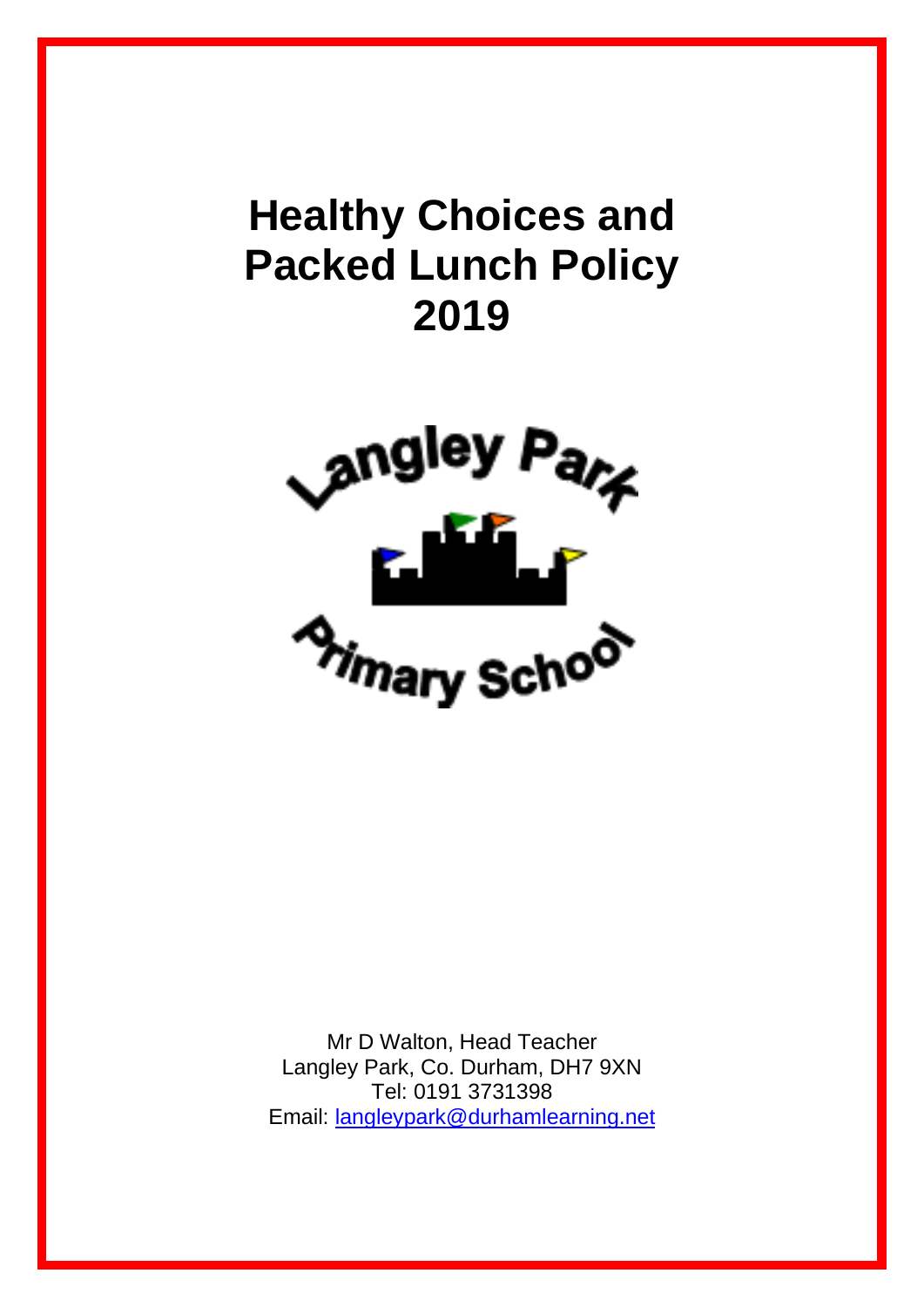

**Langley Park Primary School**

**Packed Lunch Policy**



# **Making Healthy Food Choices**

The aim of our policy is to ensure that the school encourages pupils to make healthy choices in school.

## **This includes:**

- **Water to drink in the classroom.**
- **Fruit or a low sugar snack as a healthy choice at break eg. breadsticks, rice cakes, vegetable sticks.**
- **A healthy tuck shop to operate once a week.**
- **Healthy low sugar school meals to be provided by Taylor Shaw.**
- **Sugary snacks to be seen as a limited treat eg. Birthday cake, single items in a packed lunch.**

## **Packed lunches:**

This policy aims to ensure that all packed lunches brought from home and consumed in school (or on school trips) provide children with healthy and nutritious food.

Our healthy packed lunch policy is applicable to all children and staff in the school and is based on the national Eatwell Guide<sup>i</sup> which reflects the government mandatory School Food Standards<sup>ii</sup>, both of which promote healthy choices and restrict foods high in fat, sugar and salt.

## **Why and how we have created a healthy choices/packed lunch policy?**

Eating a healthy diet and exercising regularly can help children and young people to stay a healthy weight as reflected in the Change 4 Life message 'Eat Well, Move More, Live longer'. This means eating a healthy packed lunch or school meal is important to help to stay healthy, feel good and improve ability to learn.

Our packed lunch policy has been developed in response to our schools pupil and parent research, discussions and observations into the content of packed lunches. We found that too many contained unhealthy foods, sugary drinks and not enough fruit and vegetables. This finding is similar to other schools in England and some local schools.

Ofsted are required to report on how the school promotes the personal development and wellbeing of all pupils assessing the extent which school supports pupils to make healthier choices and quality of all food consumed – this may include snacks and packed lunches brought into school.

# **Our Policy**

Our Packed Lunch Policy Framework was created using Government guidance - the results of consultation and research. We welcome parents and pupils continued support and feedback so that we can continue to improve on our commitments.

# **Guidance- A healthy packed lunch contains:**

- **Fruit and Vegetables** At least one portion of fruit and one portion of vegetables every day.
- **Proteins** Meat, fish, eggs, or a non-dairy protein (e.g. lentils, kidney beans, chickpeas, houmous, peanut butter, falafel), every day, try to include oily fish, such as salmon, mackerel.
- **Carbohydrates** A starchy food such as any type of bread (white or wholegrain rolls, pitta bread or wraps), pasta, rice, couscous, noodles, potatoes or another cereal food every day.
- **Dairy or alternative** A dairy food such as milk, cheese, yoghurt, fromage frais, custard every day.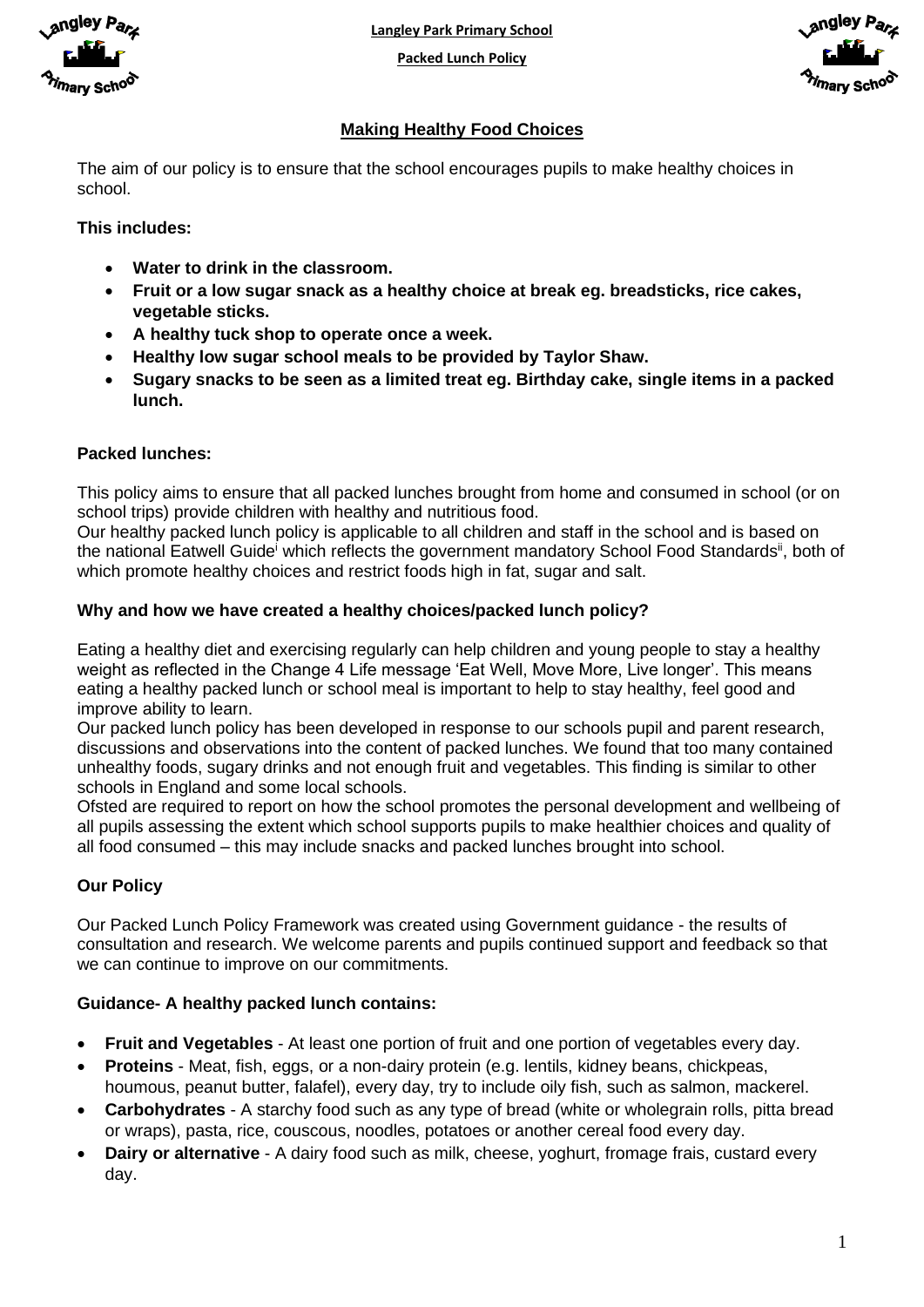



# **Occasionally, the following may be included:**

- **Other** Meat products such as sausage rolls, individual pies, sausages / chipolatas, ham and chocolate spread should be included only occasionally due to their high fat and salt content.
- **Desserts** Cakes and plain biscuits (without chocolate) are ok, but should be eaten as part of a lunchtime to be kind to teeth.

# **Foods and drinks to be limited:**

- **Confectionary** Salty snacks such as crisps and sugary snacks such as chocolate bars, chocolate-coated biscuits, cereal bars, processed fruit bars and sweets. Perhaps, crisps could be included on a Friday as school meals include chips then.
- **Drinks** Sugary soft drinks, such as squash (even if labelled as 'sugar-free', 'no-added sugar' or 'reduced sugar' as these drinks can contribute to tooth decay and provide little nutritional value).
- **Note**: the long standing ban on 'energy' drinks in school will remain in place.

## **Drinks - water:**

It has been recognised that children's concentration and behaviour improves when children drink water throughout the day. Dehydration can give children headaches and make them tired. We encourage all pupils to bring a clear plastic bottle of water to school. These should be filled and emptied each day at home. This will allow children to have access to fresh drinking water throughout each day. Bottles can be topped up at school.

Nb. If a child brings squash or flavoured water into the classroom, they will be asked to keep it for lunchtime. They will be provided with plain water to drink in class. This will be explained to parents if necessary and a copy of this policy provided.

# **Our school commitment - Food and Drink in Packed Lunches:**

Langley Park Primary School recognises that our children come from diverse home backgrounds, cultures, ethnic and faith groups. Our school aims to meet the needs of all children and ensure equality of provision whilst taking account of this diversity and difference. We will encourage all children to eat a school meal, especially those entitled to a free school meal. However, parents of pupils wishing to have packed lunches for a particular reason are expected to

provide their children with packed lunches which are in line with our packed lunch policy.

## **Health and safety**

It is the responsibility of the parents / carers to provide an appropriate packed lunch container where food items can be stored securely and appropriately until the lunchtime period. Parents are advised to include an ice pack. Food products prepared and stored in ambient temperatures after a period of time can have increased levels of bacteria in them.

## **Storage of Packed Lunches**

The school will provide storage area / facilities for packed lunch bags, in the most convenient place possible. However the school cannot provide cooled storage areas and therefore cannot take legal responsibility for foods prepared at home and then brought into school.

# **Our commitment**

In return we will provide a safe, healthy and appealing eating environment for pupils eating hot and cold school meals and packed lunches and encourage all pupils to eat and drink as much of their lunch as possible.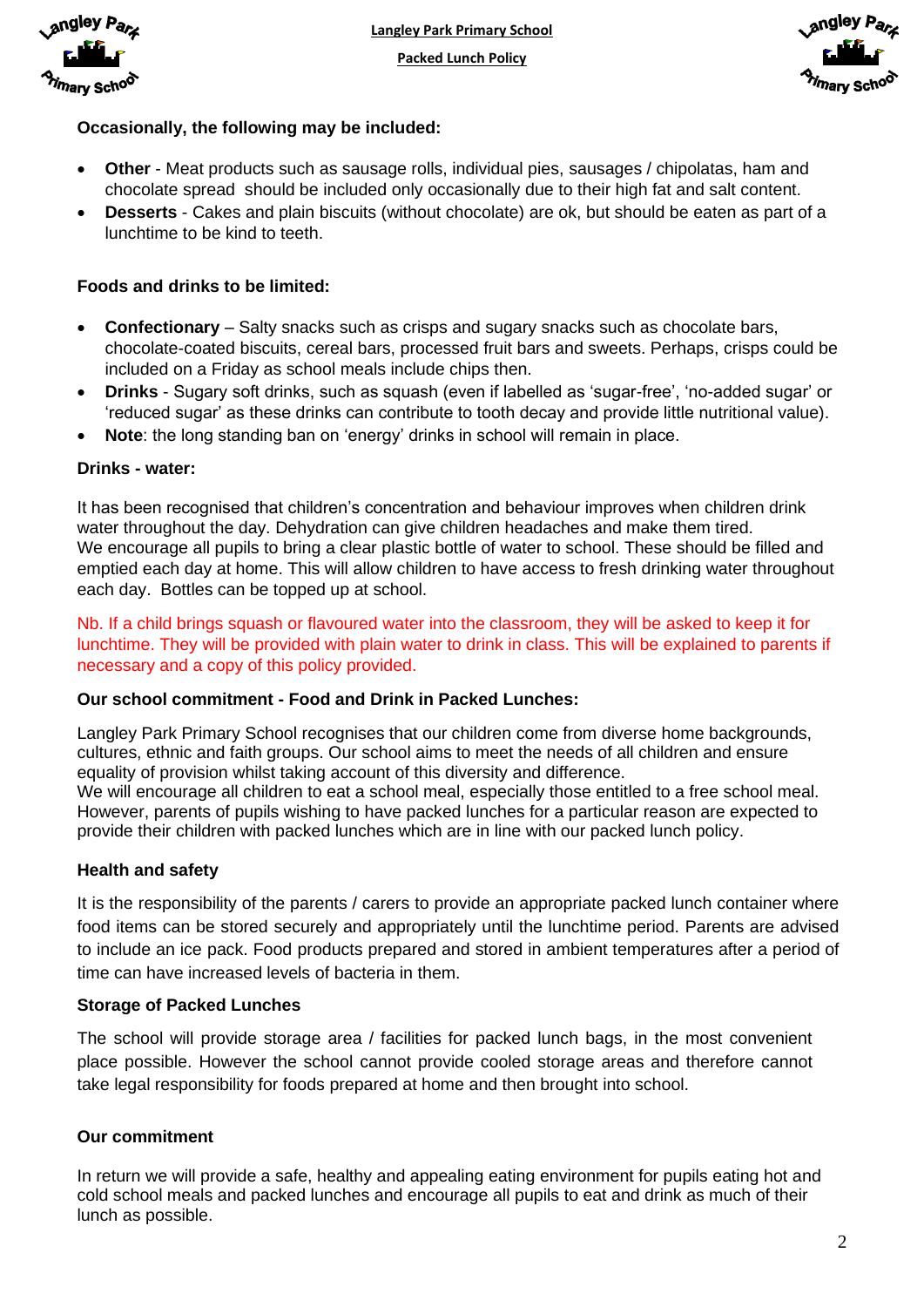

**Langley Park Primary School**

**Packed Lunch Policy**



In addition we will:

- Where possible, any uneaten food will be sent home so parents are aware of it.
- We will work with the pupils to provide attractive and appropriate dining room arrangements.
- We will work with parents to ensure that packed lunches meet the standards listed in this policy.
- We will ensure we listen to parents' views and ensure that this policy meets the needs of children, young people and their families.
- As fridge space is not available in school, pupils are advised to bring food that does not require refrigeration, or packed lunches in insulated bags (cooler bag) or use freezer blocks where possible.
- Could we advise parents to be cautious when sending hot food to school in thermos flasks. Please assess whether the contents could be a scalding hazard and whether the food is staying fresh.

## **Special diets and allergies**

The school is aware of food allergies and has a procedure in place to manage food allergies and other special dietary requirements within school in partnership with our school meal provider Taylor Shaw. In this case parents are urged to be responsible in ensuring that packed lunches are as healthy as possible.

We have children with nut and other allergies. For these reasons pupils are also not permitted to swap food.

#### **Assessment, evaluation, rewards and review:**

On a daily basis, staff see what children have in their lunchboxes whilst supervising in the dining hall. It is not our intention to tell parents what and how they should be feeding their children and we will not do so, but we want to work with parents to educate our children about healthy dietary choices so that they can make their own informed choices independently when they are older.

- The Rights Respecting Team (a group of pupils of varied ages) will present an assembly to inform and support pupils. PSHCE lessons and Family Group sessions also provide a positive opportunity to talk with children about their lunchboxes to encourage healthy eating and drinking.
- We may send parents a reminder of this policy if lunchbox contents regularly fall short of the expectations in this policy.
- If your child has not eaten enough of their lunch, children are told to wrap it up and send it home in their lunch box in order for you to see.
- Packed lunches will be regularly reviewed by lunchtime staff and pupils and will not be singled out.

We will try to support families to bring in a packed lunches that follow our guidance and may send home gentle reminders and healthy suggestions from time to time such as the Change 4 Life materials. We know change takes time, and as such we aim to phase in this guidance through a gradual approach over time.

## **How we will share the policy:**

- The policy will be shared with all school staff.
- All new and existing parents will be informed of the policy. It will be available on the school's website.
- We will promote the policy through assemblies, newsletters, and learning in the classroom.
- The school Governing Body and staff endorse this policy for implementation.

## **Policy Review**